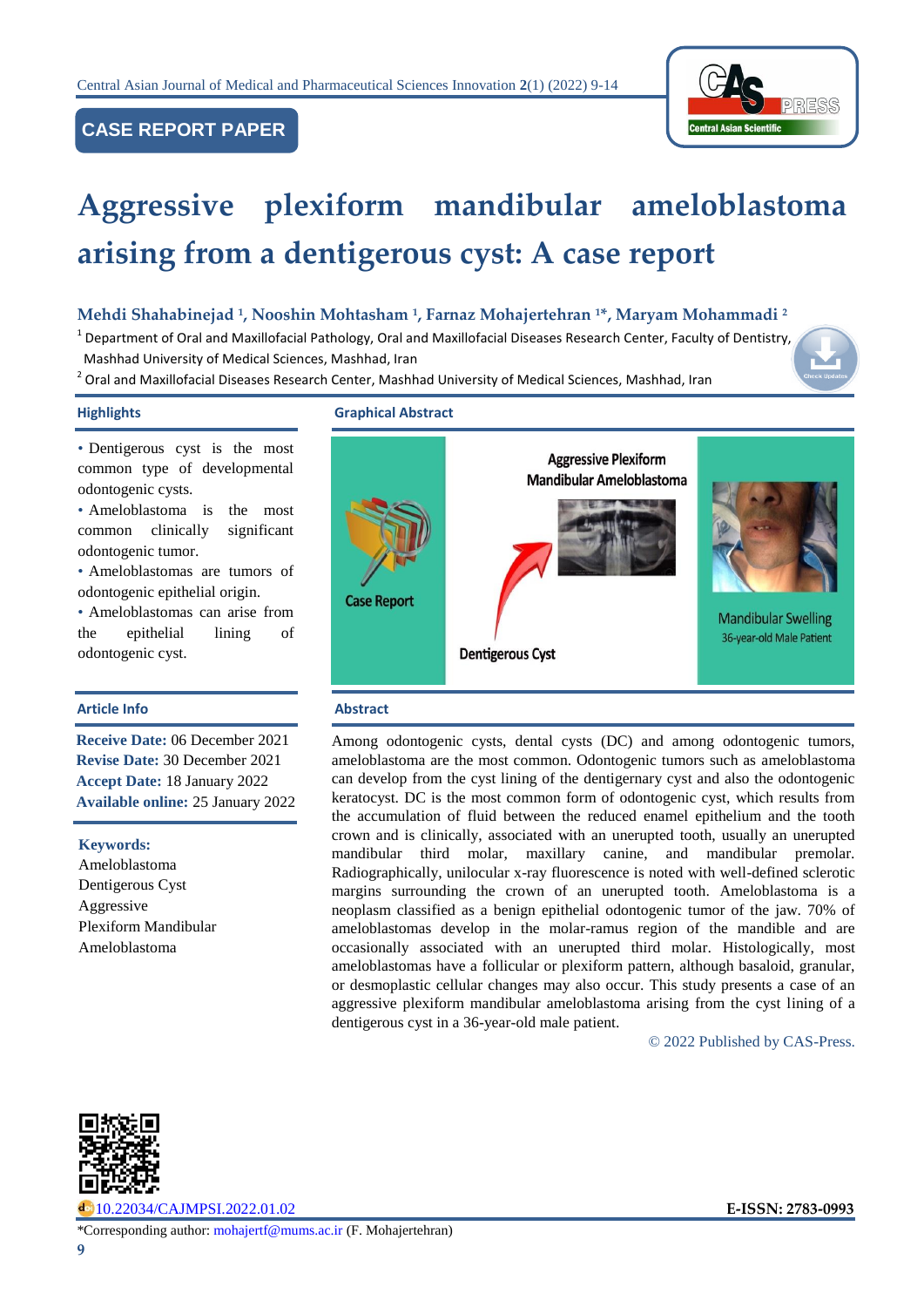#### **Introduction**

DC is the most common type of odontogenic cyst, and it is formed by the accumulation of fluid between the reduced enamel epithelium and the tooth crown. It is most commonly found in people who haven't had their teeth come in, like the mandibular third molar, the maxillary canine, and the mandibular premolars. The crown of an unerupted tooth will have a unilocular radiolucency and well-defined sclerotic edges, as seen on radiographs. The cyst is walled by two to four layers of odontogenic epithelial cells with a flat connective tissue interface, and some goblet cells (cells with foamy cytoplasm) may be seen among them histopathologically dentigerous cyst. Among the benign epithelial-odontogenic tumours of the jaws, ameloblastoma is one of the most common types of neoplasia [\(1\)](#page-5-0). The molar-ramus area of the jaw is the site of 70% of ameloblastomas, and an unerupted third molar tooth may be involved in certain cases [\(2\)](#page-5-1). Histologically, the majority of ameloblastomas exhibit a follicular or plexiform appearance; however basaloid, granular, or desmoplastic cellular alterations may also be seen [\(3\)](#page-5-2).

#### **Case Presentation**

A 33-year-old male patient presented to the clinical infirmary of Mashhad dentistry school in Jan 2018, complaining of edoema on the left side of the jaw. In view of the disease's history, the discomfort began two years ago with a minor swelling, and the teeth on the same side were taken without radiography due to the cause of pain. However, each time, the pain persisted and only a slight reduction in swelling occurred as a result of the antibiotics taken, but the swelling returned, and when the swelling was significantly increased, panoramic radiographs were taken and radiolucency was noted in the left area of the mandible [\(Figure 1\)](#page-1-0).

On the radiograph, can see a mixed pericoronal lesion with a well-defined cortical boundary which extending from the distal of tooth number 34 extending up to the ascending ramus, with the pericoronal lesion extending into the impacted tooth 38. Severe expansion is seen in the vertical dimension, which also causes mandibular canal displacement, but perforation of the lower cortex is not seen although the buccal cortex have been eroded in this view; and a pseudo-septum is also seen in the lower part of the lesion, which is probably due to the lesion expansion [\(Figure 2\)](#page-1-1).



**Figure 1.** Patient profile with mandibular swelling on the left side.

<span id="page-1-1"></span><span id="page-1-0"></span>

**Figure 2.** Panoramic X-Ray showing an expansive radiolucency on the left side of mandible area of teeth #34 up to ascending ramus.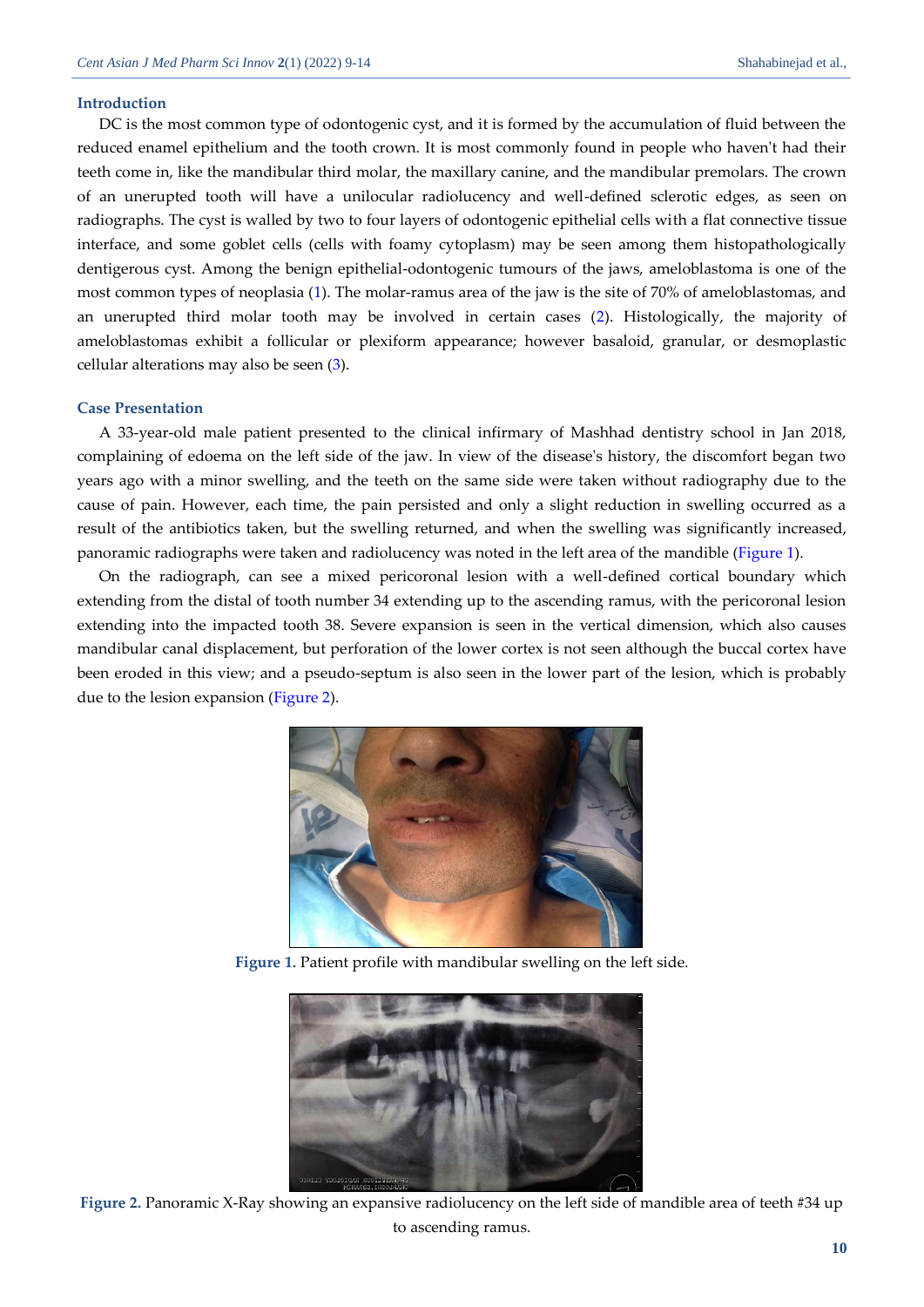A series of small calcifications are seen on the CT, which may be trabeculae of bone. In buccolingual dimension, severe expansion, perforation of the buccal cortex, and removal of the lingual cortex can be observed. Considering these characteristics, it seems that the differential diagnosis is ameloblastic fibroodontoma, COC, CEOT, and the best diagnosis is unicystic ameloblastoma [\(Figure 3\)](#page-2-0).



**Figure 3.** CT scans showing expansive lesion on the left side of mandible.

<span id="page-2-0"></span>In order to be able to prepare a good histopathologic slide, first the hard tissue is separated from the soft tissue and the hard tissue is prepared separately. Hemi mandibulectomy consisting of mandibular ascending ramus and condyle and complete coronoid [\(Figures 4](#page-2-1) and [5\)](#page-2-2).



**Figure 4.** Gross specimen.

<span id="page-2-2"></span><span id="page-2-1"></span>

**Figure 5.** Cut surface of gross specimen.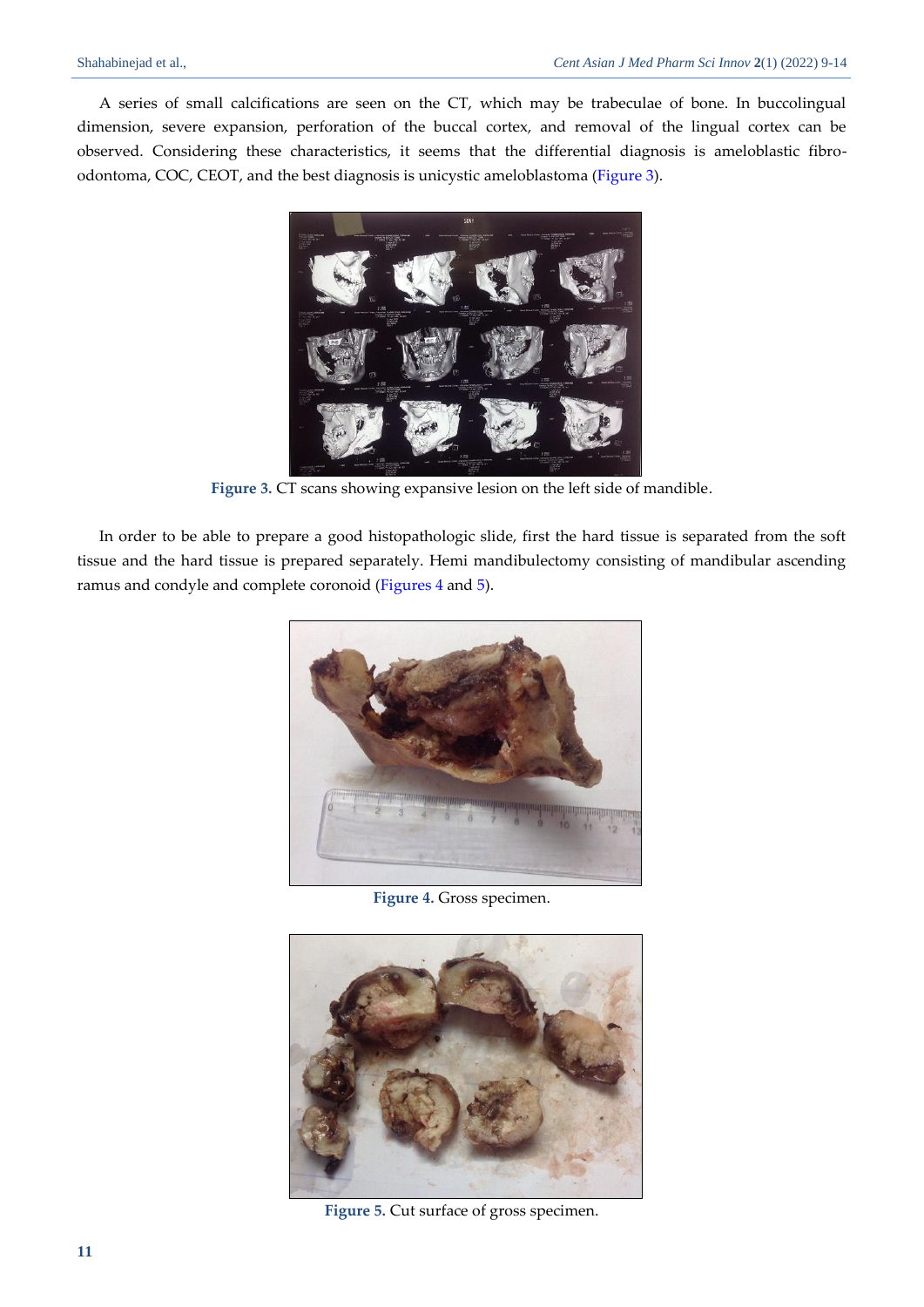Microscopic evaluation shows odontogenic epithelial tumor consisting of strands, codes and networks of columnar (ameloblast-like) cells with reverse polarity and some degree of pleomorphic changes that are surrounding stellate shape cells which are loosely arranged and are located behind these ameloblast like cells which is extended to the soft of the alveolar mucosa [\(Figure](#page-3-0) 6). There is also a cyst consists of two to four layers of odontogenic epithelial cells with flat connective tissue interface and few goblet cells (cells with foamy cytoplasm) among them, in the vicinity of this odontogenic tumor [\(Figures](#page-3-1) 7 and [8\)](#page-3-2). Diagnosis of plexiform ameloblastoma arising from cyst lining of dentigerous cyst have been considered for this microscopic finding.



**Figure 6.** Microscopic picture showing networks of plexiform ameloblastoma (X40).

<span id="page-3-0"></span>

**Figure 7.** Low power photomicrograph showing odontogenic (dentigerous) cyst and islands of ameloblastic transformation (X40).

<span id="page-3-2"></span><span id="page-3-1"></span>

**Figure 8.** Medium power photomicrograph showing odontogenic (dentigerous) cyst and islands of ameloblastic transformation (X100).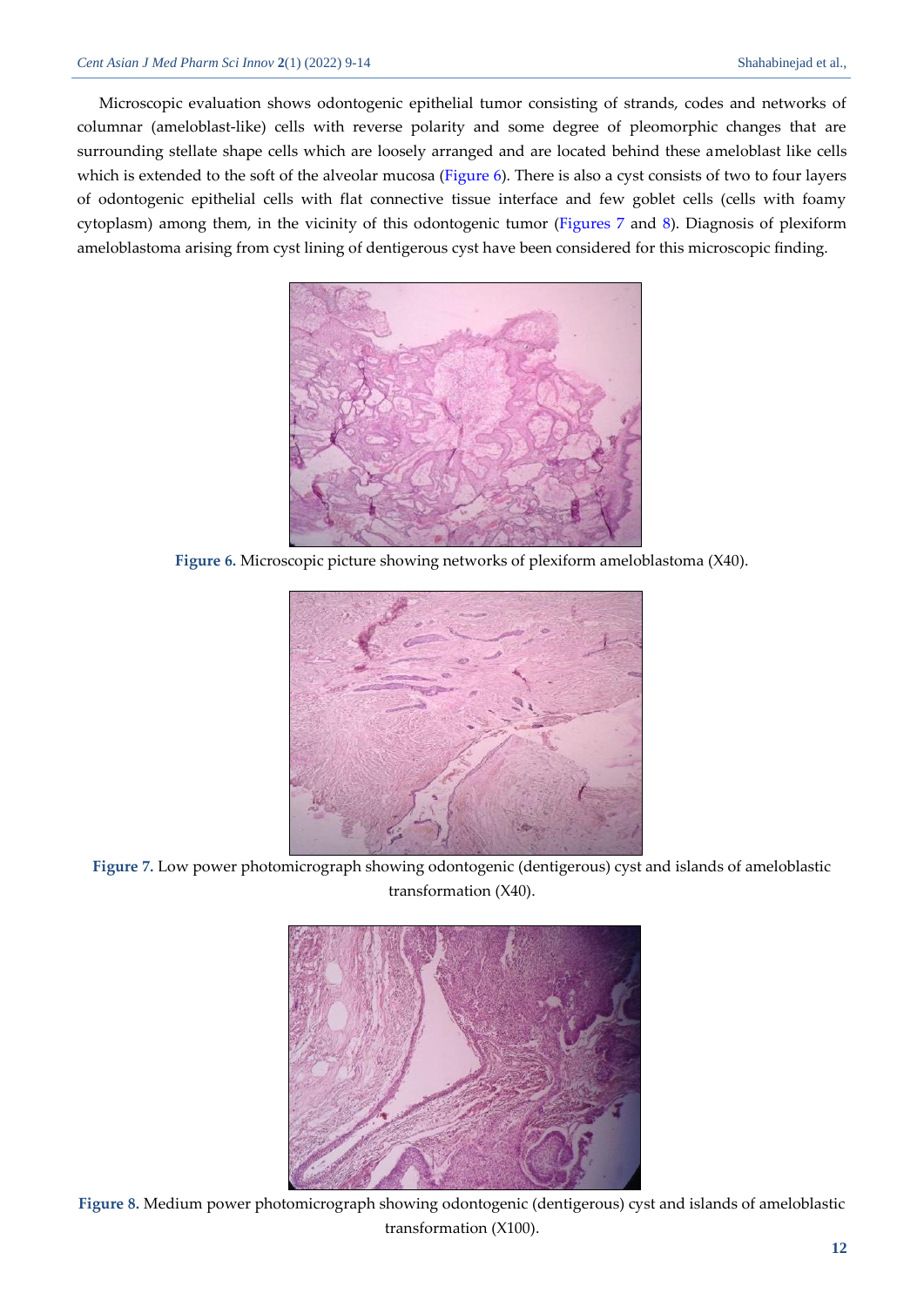The patient was advised to attend regular follow-up visits every six months. One year after surgery, there were no signs of recurrence.

#### **Discussion**

Dentigerous cysts (DC), odontogenic keratocysts, calcifying odontogenic cysts, glandular odontogenic cysts, and radicular cysts are all examples of odontogenic cysts having neoplastic potential. DC (dentigerous cysts) and odontogenic keratocysts had the greatest risk of neoplastic transformation among odontogenic cysts [\(4\)](#page-5-3). Dentigerous cysts are the most often seen source of pericoronal radiolucency in impacted teeth. They are often asymptomatic and are discovered through regular dental radiographs [\(5\)](#page-5-4). Until now, relatively few instances of ameloblastoma have been identified that developed from the wall of dentigerous cysts identical to the one described here. Ameloblastoma is the most clinically significant odontogenic epithelial malignancy. It may arise from remains of the dental lamina of the growing enamel organ, which forms the tooth epithelial lining of an odontogenic cyst, or from the oral mucosa's basal cells. They are often slow-growing, locally damaging, and have a benign development history [\(6\)](#page-5-5). They are monocystic or multicystic radiolucencies with a honeycomb or soap bubble look on radiography [\(7\)](#page-5-6). It is uncommon in children under the age of ten, accounting for around 10-15% of all recorded cases [\(8\)](#page-5-7). These lesions often exhibit themselves clinically and radiographically in three distinct ways: a) Common solid or multicystic (about 75-86% of all cases); b) Unicystic (approximately 13-21% of all instances); c) Peripheral or extraosseous (about 1-4% of all cases) [\(9\)](#page-5-8). Intraosseous multicystic ameloblastoma may occur at any age. Between the third and seventh decades of life, tumours are approximately equally prevalent. There is no preference for one gender over another.

According to certain research, black individuals have a greater prevalence. Around 80-85% of traditional ameloblastomas are located in the mandible, most often in the ascending molar and ramus areas. A typical clinical symptom is a painless swelling or enlargement of the jaw. If left untreated, the lesion may develop slowly but steadily until it reaches a significant size. Even in big tumours, pain and paresthesia are infrequent [\(6\)](#page-5-5). Multicystic ameloblastoma, whether solid or intraosseous, has a strong proclivity for cystic alterations. Cysts may be seen only under a microscope, or they may be multiple enormous cysts that comprise the majority of the tumour. The most prevalent patterns are follicular and plexiform. Acantomatous, granocellular, desmoplastic, and basal cell cysts are less frequent histological patterns [\(10\)](#page-5-9). According to several researches, uni-cystic ameloblastomas constitute for 10 to 15% of all intraosseous ameloblastomas [\(11\)](#page-5-10). The majority of unicystic ameloblastomas occur in the mandible, most often in the posterior portions. Often, the lesion is asymptomatic, however big lesions may induce painless jaw swelling. The lesion often manifests as a radiolucency with distinct borders that surrounds the unerupted third molar in the jaw and clinically mimics a dentigerous cyst in many cases [\(6\)](#page-5-5). Peripheral ameloblastoma is rare, accounting for around 1 to 4% of all ameloblastomas [\(12,](#page-5-11) [13\)](#page-5-12). These lesions resemble intraosseous forms histopathologically. Peripheral ameloblastomas often present clinically as a painless, non-ulcerative, sessile or pedunculated lesion in the gingiva or alveolar mucosa. Curettage, enucleation with curettage, or aggressive surgery is used to treat meloblastomas [\(14,](#page-5-13) [15\)](#page-5-14). In this instance, radical mandibular resection (Surgery to remove a tumor and a large amount of normal tissue surrounding it) was contemplated, and three, six, and twelve-month follow-ups revealed no additional tumour development or involvement.

#### **Acknowledgement:**

The authors thank Dr. Samare Mortazavi (Assistant Professor of Oral and Maxillofacial Radiology, Department of Oral and Maxillofacial Radiology, School of Dentistry, Mashhad University of Medical Sciences) for differential radiographic diagnosis.

#### **Conclusion**

Since Ameloblastoma can arise from wall of dentigerous cyst a complete cyst removal together with impacted teeth should be considered and in case of Ameloblastoma as they are locally aggressive lesions and